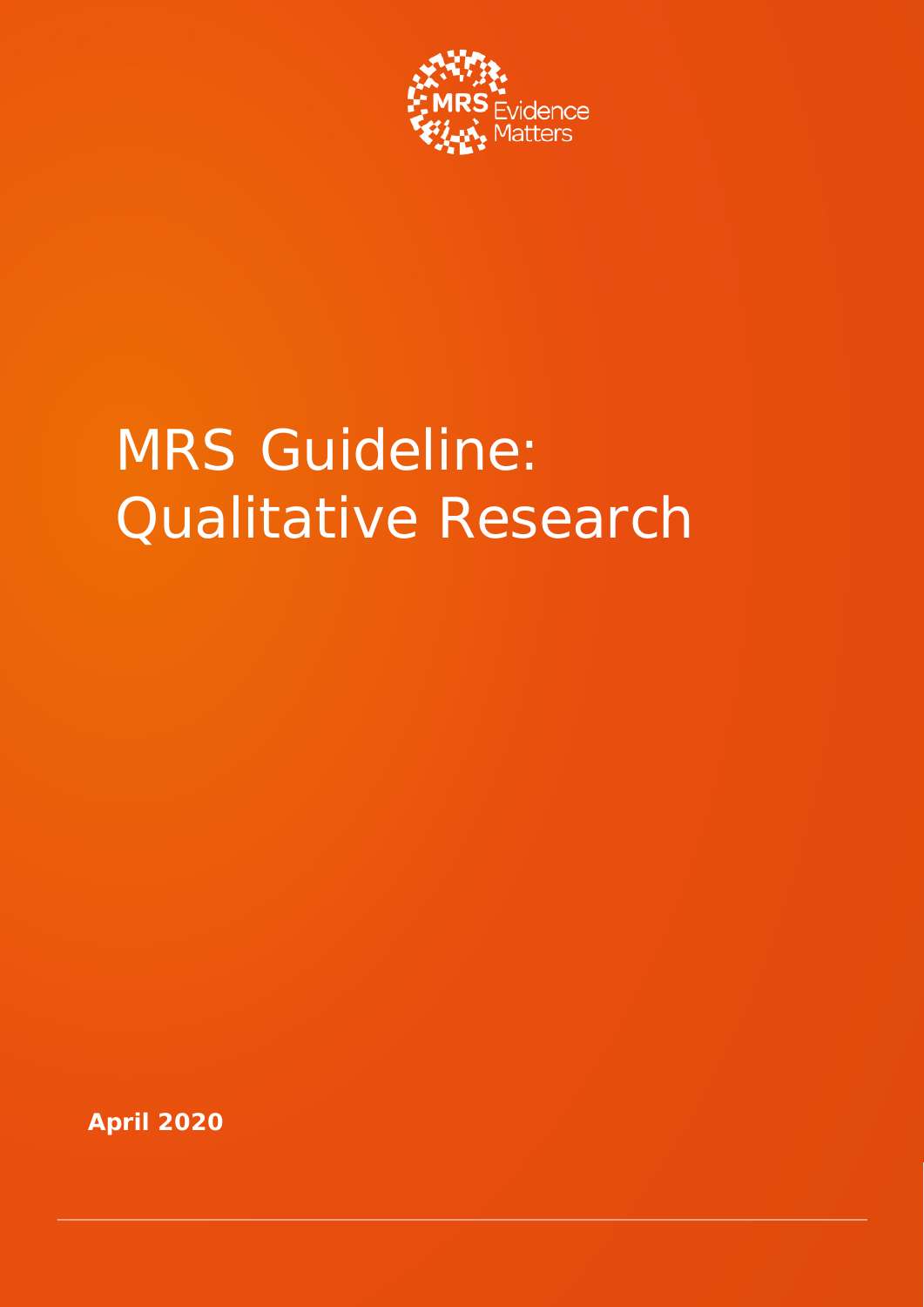

# **Table of Contents**

| <b>Introduction</b>                                | 3  |
|----------------------------------------------------|----|
| The Principles of the MRS Code of Conduct          | 4  |
| <b>Definitions</b>                                 | 5  |
| 1: Recruitment                                     |    |
| A: Planning recruitment                            | 7  |
| <b>B: Client Databases</b>                         | 10 |
| 2: During the Research Exercise                    |    |
| A: Ensure Emotional Well-Being                     | 12 |
| B: Observation of Interviews and Group Discussions | 16 |
| C: Introducing the Observer                        | 19 |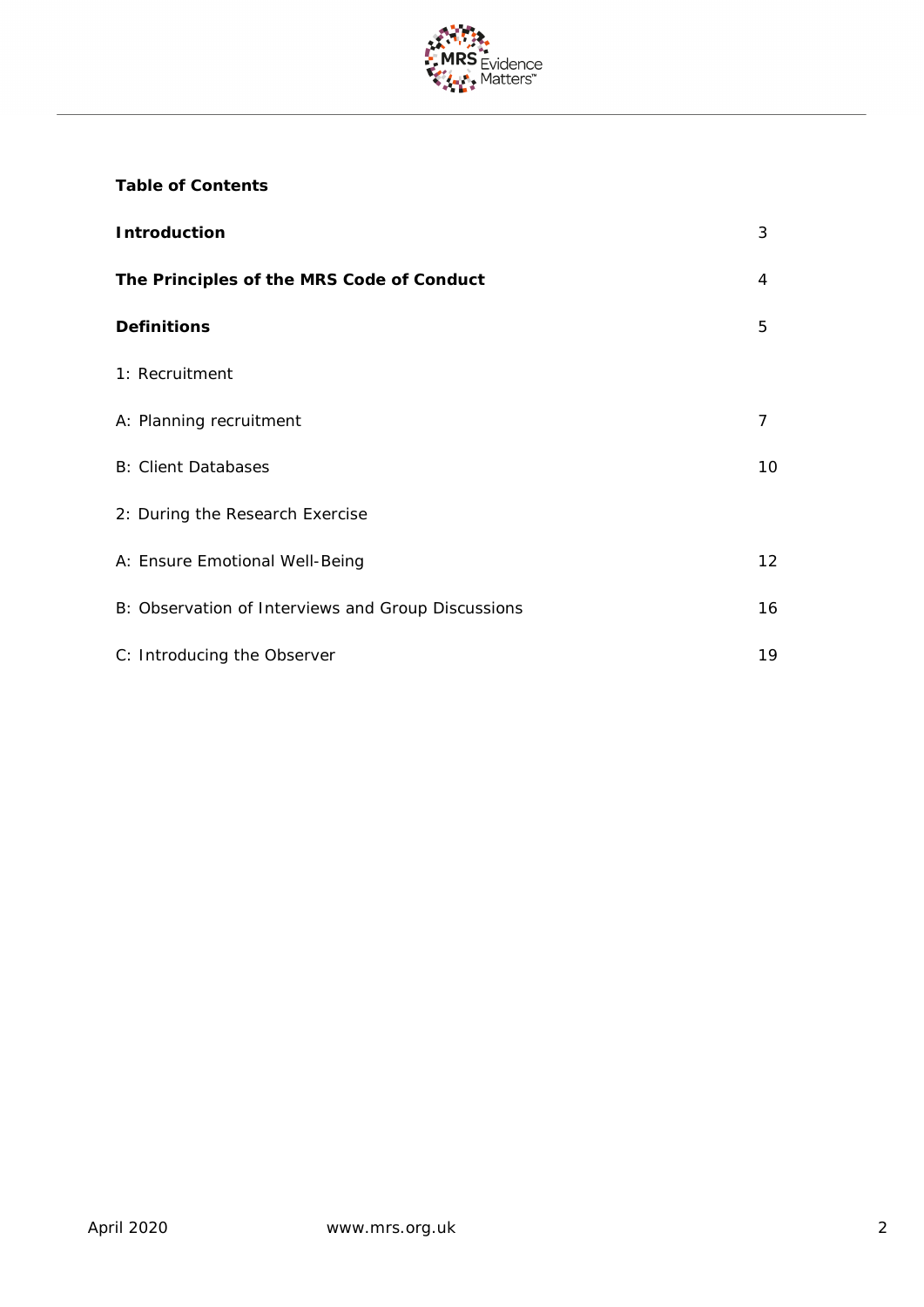

## **Introduction**

These Guidelines interpret the MRS Code of Conduct (2019) and provide additional best practice advice. Unless otherwise stated, Guidelines are not binding.

Research is founded upon the willing co-operation of the public and of business organisations. It relies on the confidence of those involved that it is conducted honestly, objectively, without unwelcome intrusion and without harm to participants. Its purpose is to collect and analyse information and not to create sales or to influence the opinions of anyone participating.

Every participant must be assured that research projects are carried out in strict accordance with the Code of Conduct and that their rights of privacy are respected. Rules from the Code of Conduct applicable in each section of this document are stated in the shaded boxes. These rules are binding on MRS members and MRS Company Partners and breaches may result in disciplinary action. The guidance that follows the rules provides interpretation and additional best practice. Members and Company Partners are reminded that this document is designed to complement the MRS Code of Conduct and should not be consulted in isolation.

As specified in the Code, it is the responsibility of the member to keep abreast of any legislation which could affect data collection among children to ensure that all those involved in a project are aware of and agree to abide by the MRS Code of Conduct.

This material is provided for information only. It is not legal advice and should not be relied upon as such. Specific legal advice should be taken in relation to specific issues.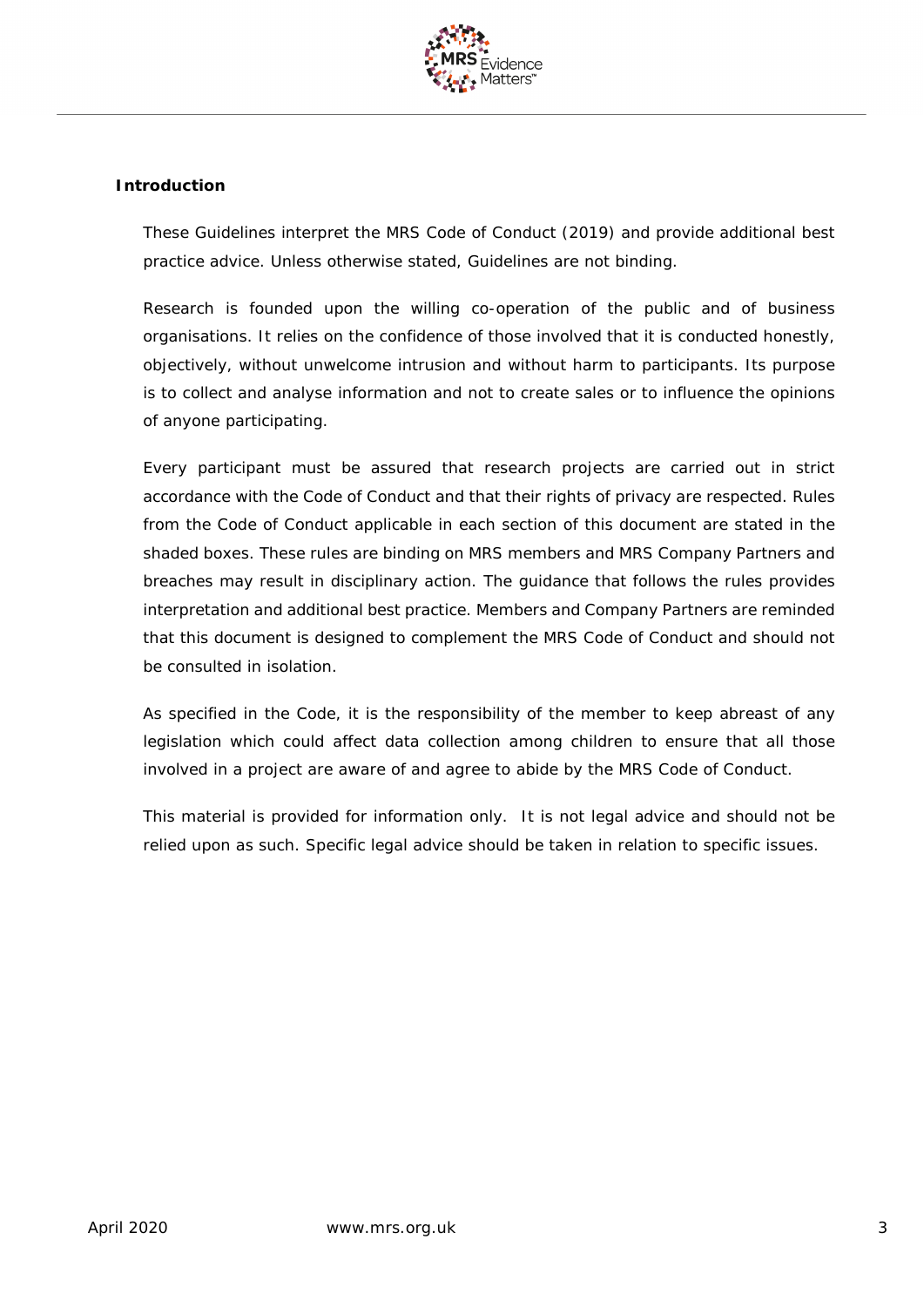

# **The Principles of the MRS Code of Conduct**

- 1. Ensure that their professional activities can be understood in a transparent manner.
- 2. Be straightforward and honest in all professional and business relationships.
- 3. Be transparent as to the subject and purpose of data collection.
- 4. Ensure that their professional activities are not used to unfairly influence views and opinions of participants.
- 5. Respect the confidentiality of information collected in their professional activities.
- 6. Respect the rights and well-being of all individuals.
- 7. Ensure that individuals are not harmed or adversely affected by their professional activities.
- 8. Balance the needs of individuals, clients, and their professional activities.
- 9. Exercise independent professional judgement in the design, conduct and reporting of their professional activities.
- 10. Ensure that their professional activities are conducted by persons with appropriate training, qualifications and experience.
- 11. Protect the reputation and integrity of the profession.
- 12. Take responsibility for promoting and reinforcing the principles and rules of the MRS Code of Conduct.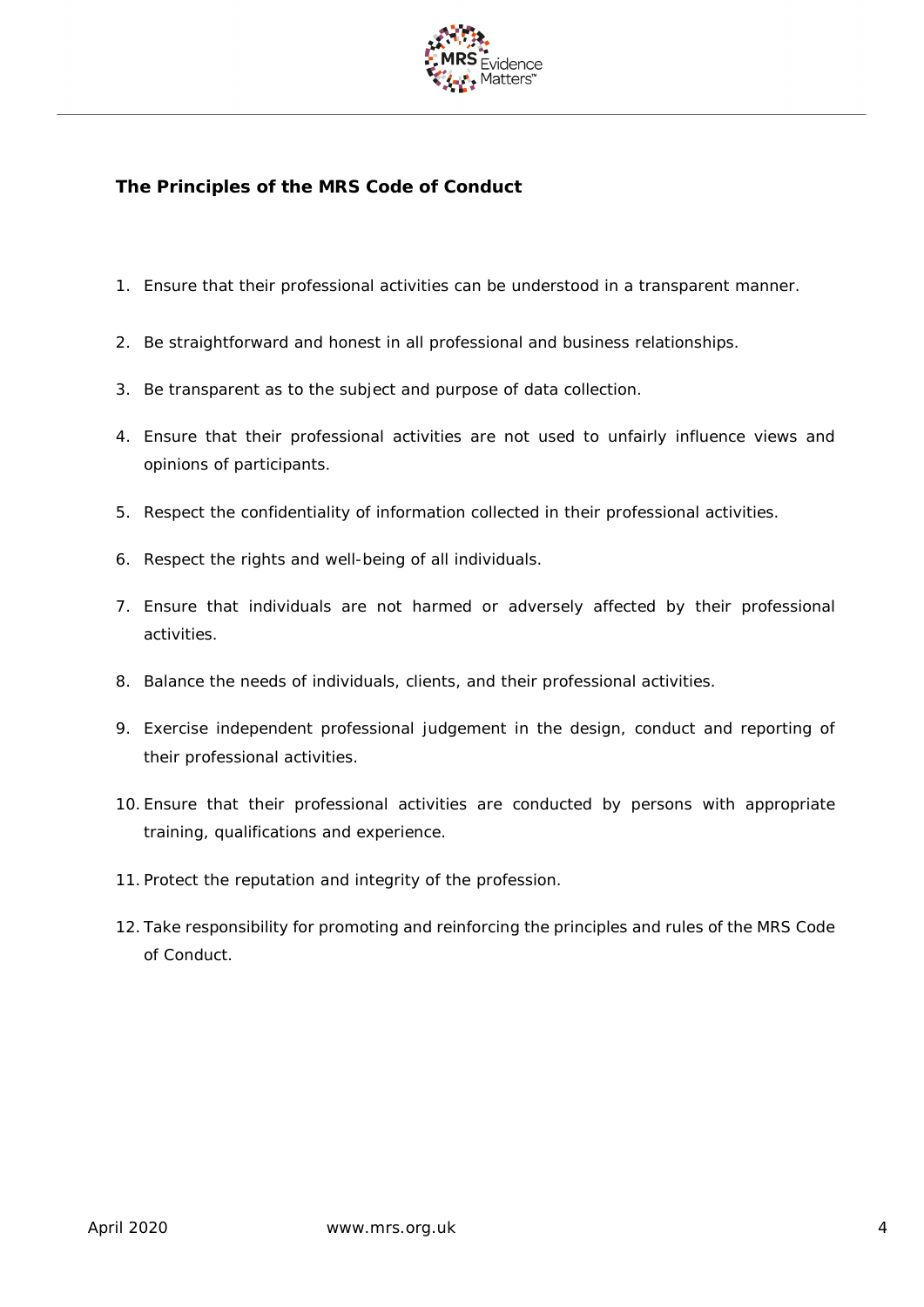

# **Definitions from the MRS Code of Conduct:**

#### **Anonymisation:**

Anonymisation is the process of removing, obscuring, aggregating or altering identifiers to prevent identification, using reasonable means, of the individuals to whom the data originally related.

#### **Client:**

A client includes any individual, organisation, department or division, including any belonging to the same organisation as an MRS Member, which is responsible for commissioning or applying the results from a project.

#### **Data Collection Process:**

A data collection process is any process used to obtain information from or about participants. It includes, but is not limited to, analytics tools, algorithms, interviews, as well as passive data collection.

#### **Participant:**

A participant is any individual or organisation from or about whom data is collected.

# **Definition from the General Data Protection Regulation used in the MRS Code of Conduct**

#### **Consent**

Consent means any freely given, specific, informed and unambiguous indication of a participant's wishes by a statement or by a clear affirmative action, which signifies agreement to the processing of their personal data.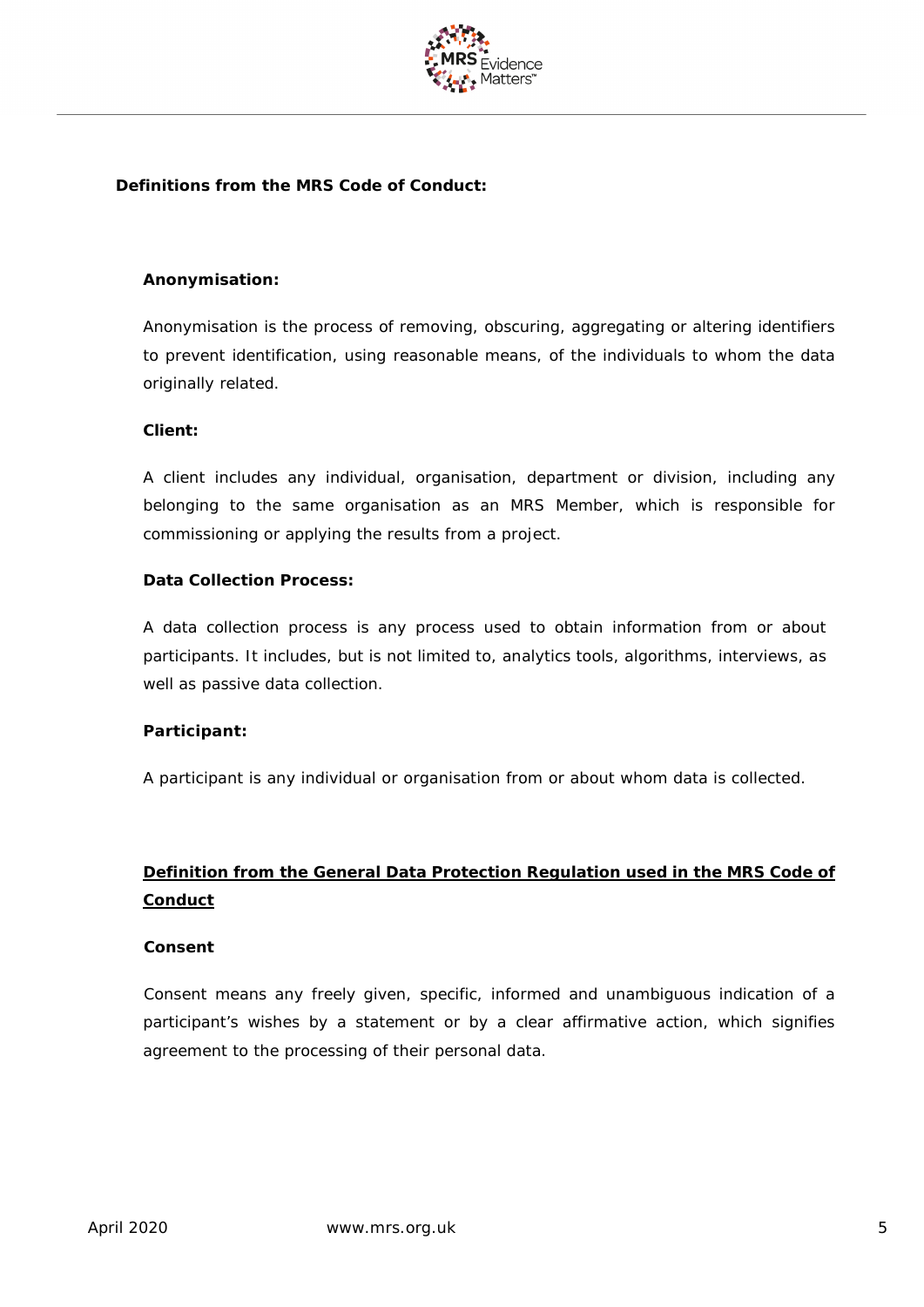

#### **Personal Data Processing**

Processing means any operation or set of operations which is performed on personal data or on sets of personal data, whether or not by automated means, such as collection, recording, organisation, structuring, storage, adaptation or alteration, retrieval, consultation, use, disclosure by transmission, dissemination or otherwise making available, alignment or combination, restriction, erasure or destruction.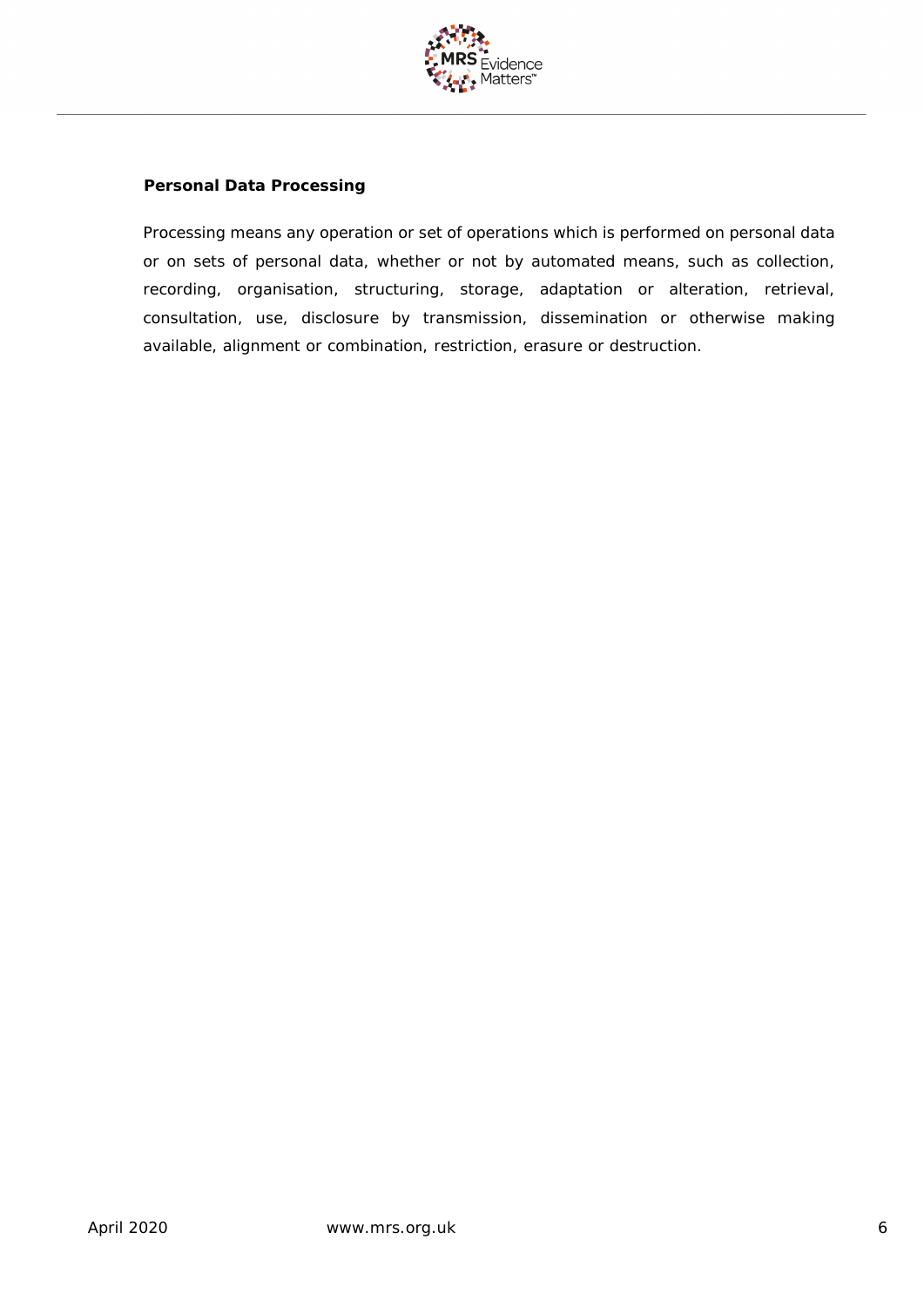

#### **1: Recruitment**

#### **A: Planning Recruitment**

**The Rules**

**1. Members must ensure that their professional activities conform to the national and international legislation relevant to a given project and, including in particular the Data Protection Act 2018 in the UK, the EU General Data Protection Legislation 2016, and any amendments and superseding legislation that may be enacted. This also covers other applicable legislation inside and outside the UK.**

**Comment**: See MRS Guidance on Data Protection & Research (2019), which will be considered when determining if there has been a breach of the MRS Code.

- **3. Members must ensure that all of their professional activities, whatever the purpose, are conducted in a transparent manner and that their activities promote compliance with privacy ethics and data protection rules.**
- **8. Members must not act in a way which might bring discredit on the profession, MRS or its Members.**
- **30. Members must ensure that participants give their permission to take part in a data collection exercise, before proceeding with the activity. Permission requires the following information to be provided to participants:**
	- **a) the name of the organisation(s) or individual responsible for data collection**
	- **b) the general subject of the data collection**
	- **c) the purpose of the data collection**
	- **d) the type of data collected, particularly special category and/or criminal convictions data**
	- **e) the right to withdraw at any time**
	- **f) whether the data collection is to be recorded and/or observed**
	- **g) who is likely to have access to live or recorded information**
	- **h) the likely length in minutes of the data collection**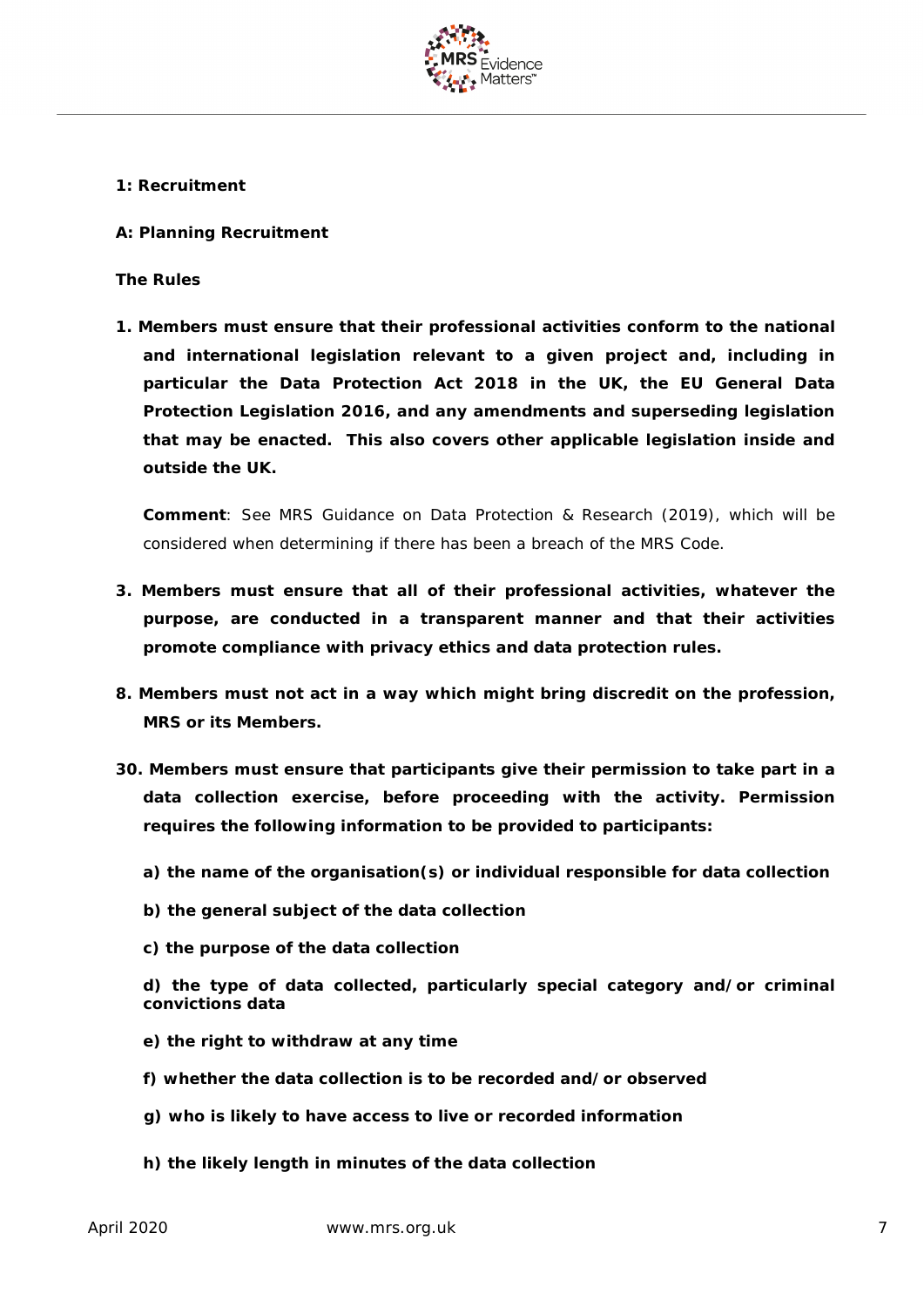

**i) any costs likely to be incurred by a participant**

**j) an assurance that the activity is being conducted in accordance with the MRS Code of Conduct and the Data Protection Act 2018 and/or local data protection legislation for non-UK activities.**

**Comment:** This applies to all legal basis for processing data. Permission is defined in Definitions used in the MRS Code of Conduct.

**41. There are some situations where observers could adversely affect participants' interests and/or wellbeing, and in such instances, Members must:**

**a) ensure that participants are told at an appropriate stage the identity of any observer who might be present during an exercise.**

**b) where observers may know participants, ensure that participants are informed before the start of the data collection that they are to be observed, with a warning that the observers may include clients and/or other stakeholders who already know them and given a chance to withdraw.**

**Comment:** The issue of anonymity and recognition is a particular problem in business to-business and employee projects where sample universes are smaller and as such greater care should be taken for such projects.

# **43. Members must ensure that re-contact with a participant is carried out only if the participant's permission has been obtained during the initial data collection. The only exception to this is re-contact for quality control purposes.**

**Comment:** Any re-contact question should be agreed at the design stage with the client to cover any planned or possible consequential projects.

**44. Members must ensure that any re-contact matches the assurances given to participants at the time that permission was gained e.g. when re-contact was to occur, the purpose and by whom.**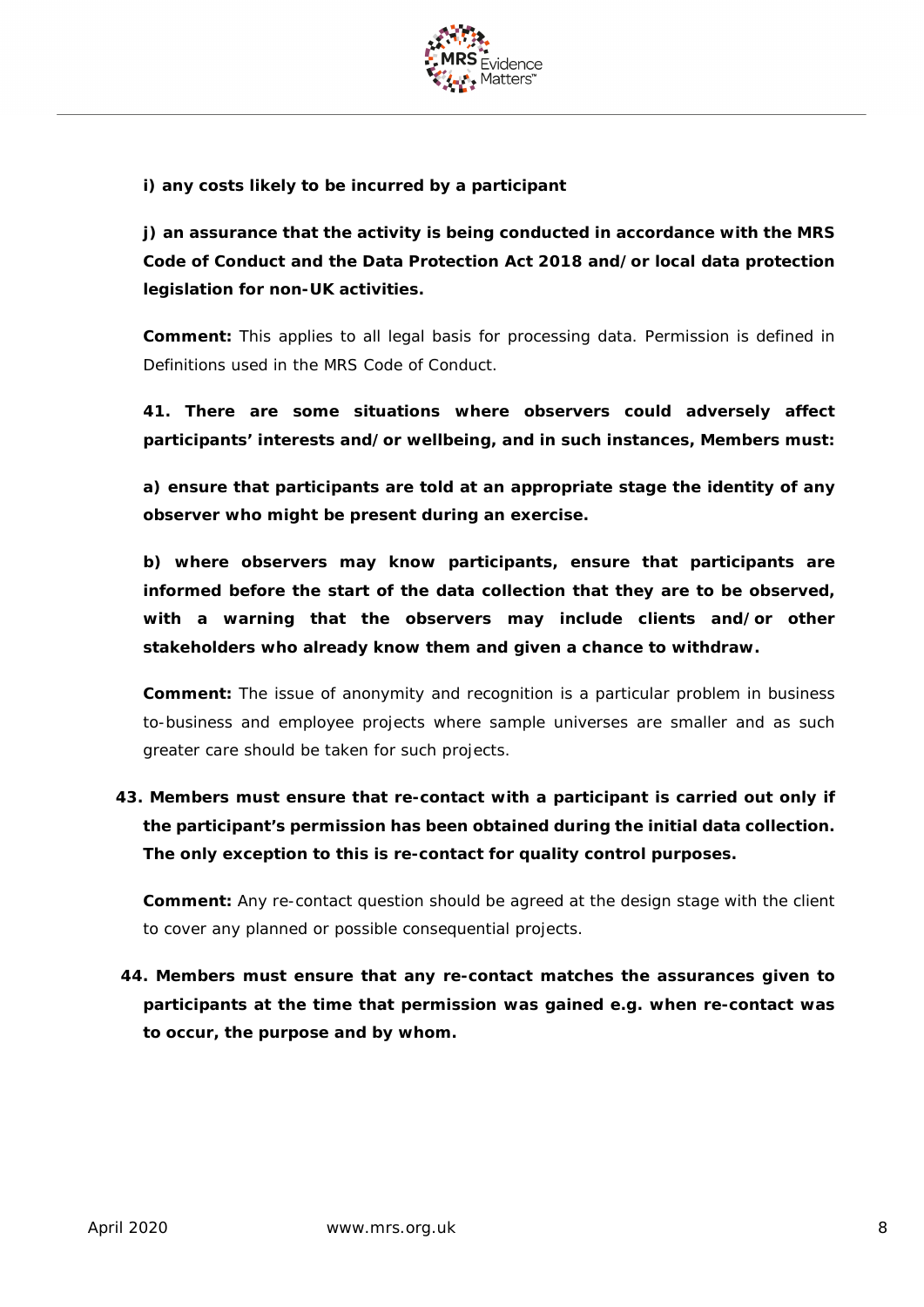

- 1. In accordance with the Data Protection Act 2018, most recruiters and agencies that recruit participants must notify the Information Commissioner's Office that they act as Data Controllers, unless they only recruit on behalf of other agencies and do not hold or retain participant details.
- 2. The identity of any potential observers (if known) should be disclosed at the time of recruitment where the presence of the observers may adversely affect the interest or wellbeing of the participant.
- 3. Permission from potential participants to participate in any data collection exercise should be gathered in a verifiable form (for example, written, recorded) which can be referred to in case of any doubt.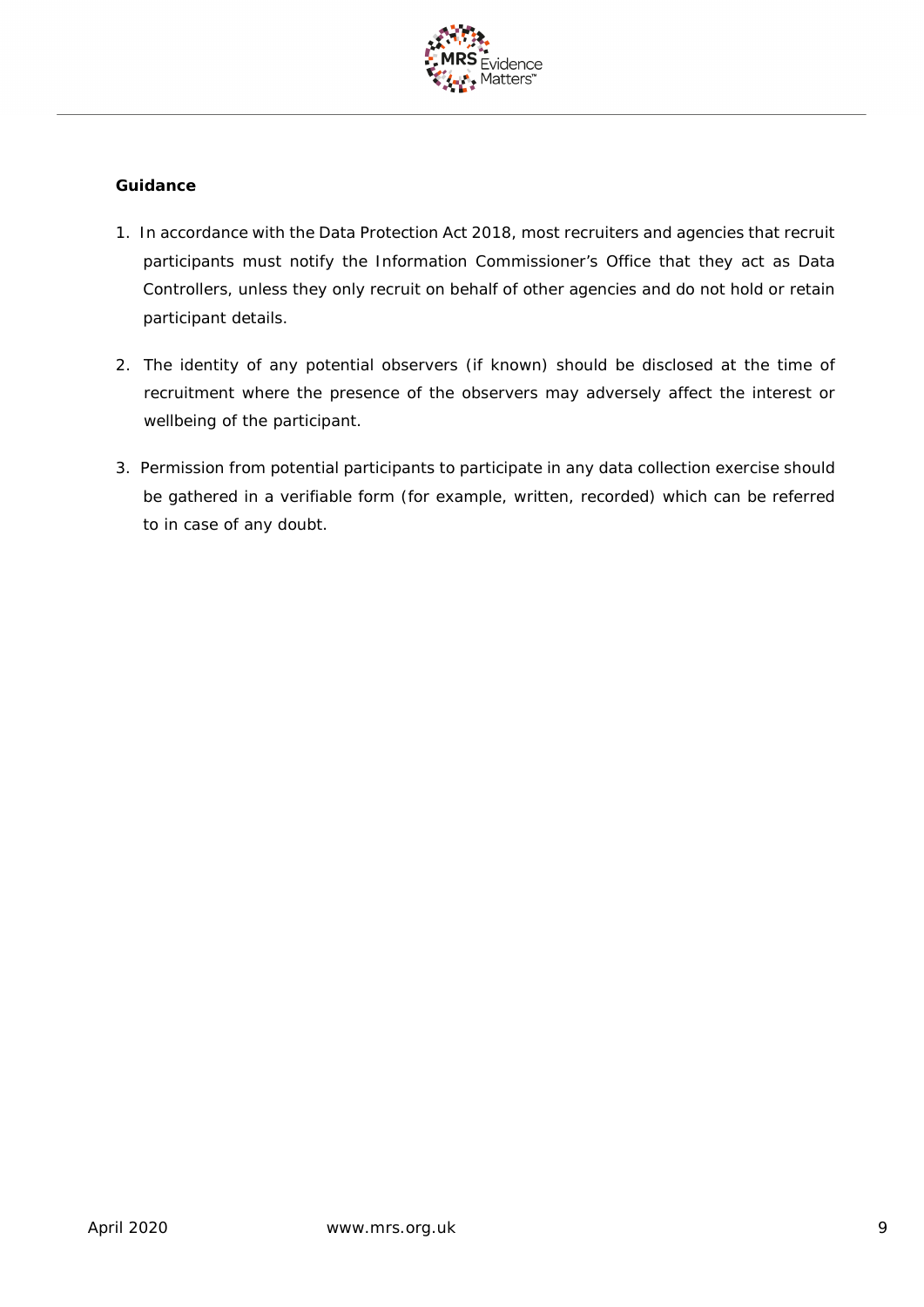

#### **B: Client databases**

#### **The Rules**

**14. Members must disclose the identity of clients where there is a legal obligation to do so.**

**Comment:** Transparency is one of the fundamental principles underpinning data protection laws. In line with this an obligation to name a commissioning client may arise in three main scenarios:

- a) Client is controller or joint controller
- b) Client is the source of the personal data
- c) Client is receiving personal data from a research a research activity.

**15. Where files of identifiable individuals are used e.g., client databases, Members must ensure that the sources of the personal data is revealed at an appropriate point in the data collection.**

**Comment:** The identity of the client must be revealed when data collection is undertaken if clients require personal data from a project.

- 1. Before agreeing to the receipt of client databases, the researcher or recruitment agency should ask their client (the data controller) to confirm that their notification with the Information Commissioner's Office (ICO) includes 'research purposes' and thus that they have the right to process customer information for research purposes.
- 2. Participants must be told the primary source of the list. This means telling them the name of the client company whose list it is, though this can be revealed at the end of the interview/group discussion rather than the beginning. This instruction must be contained within the recruitment instructions. If the client needs to remain anonymous at recruitment stage, then the participant should be told this and offered the opportunity to proceed on that basis.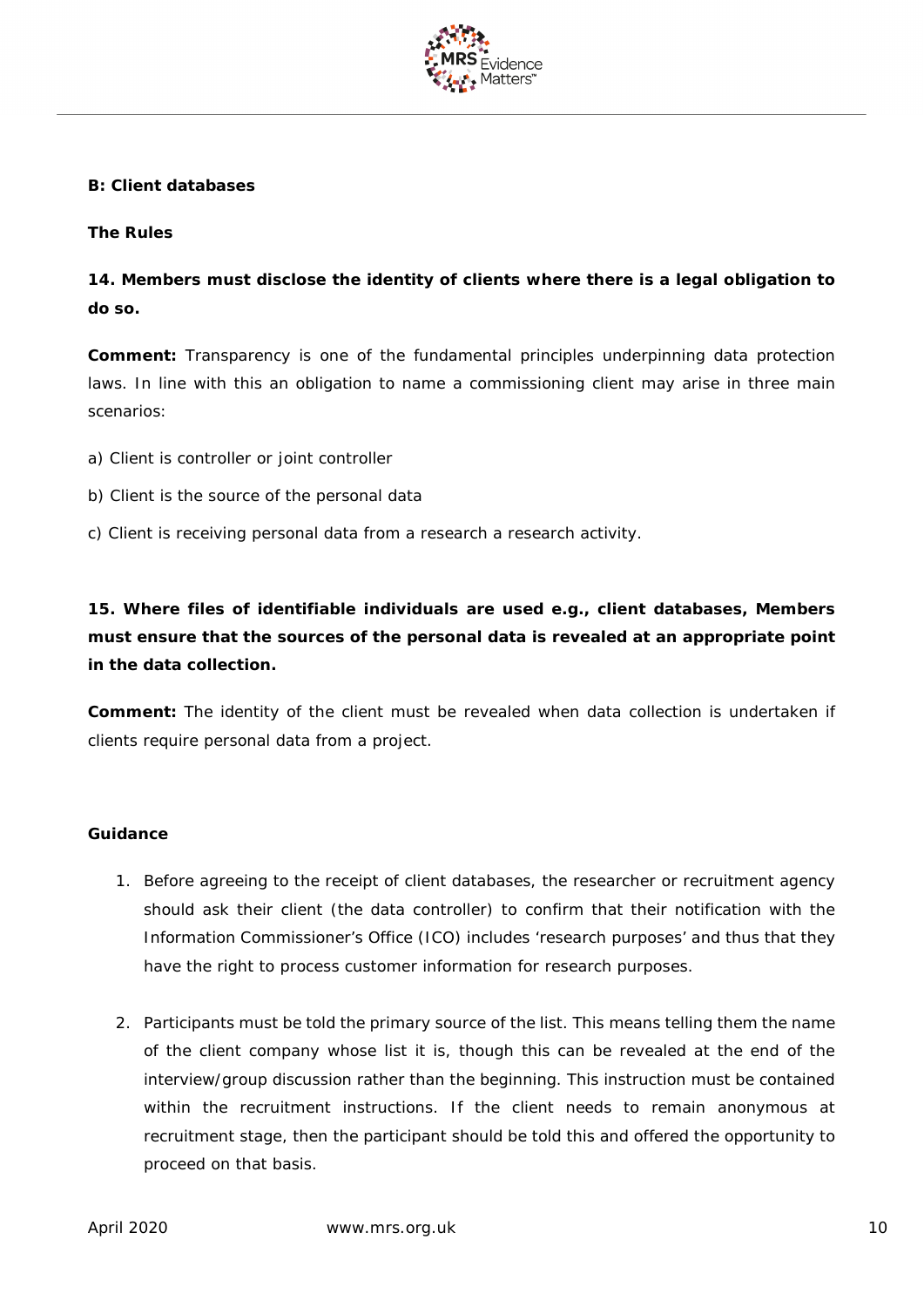

- 3. If a supplied list contains addresses that are incorrect, or if an individual on the list has died, then that information may be passed back to the data controller, e.g., the client. Corrected data such as new addresses cannot be passed back. In such circumstances the data controller should conduct a separate data cleansing exercise. Other incorrect information, for example about brand usership, cannot be passed back to the client.
- 4. Researchers and clients should agree the definitions of customers/potential participants to be included on the lists. It is recommended that the researcher or recruitment agency checks if their client includes ex-directory telephone numbers and numbers that have been excluded by the Telephone Preference Service (TPS). There is no obligation to remove numbers that are ex-directory or listed on the TPS, but some participants may object or complain on that basis. Researchers should also ask if their client is aware of any problems with the lists and advises their client not to provide any personal customer information that is not relevant to the study.
- 5. Clients should send informative letters on their own letterhead to all customers likely to be contacted before recruitment starts. This is particularly important when the customer information could be regarded as sensitive or private. It is also good practice for participants to be able to ring a client freephone telephone number if they want to opt out of the study.
- 6. Researchers/recruitment agencies should build sufficient time into the setting up of recruitment, to allow for lists to be produced, telephone searches to be done and recruitment to be completed satisfactorily.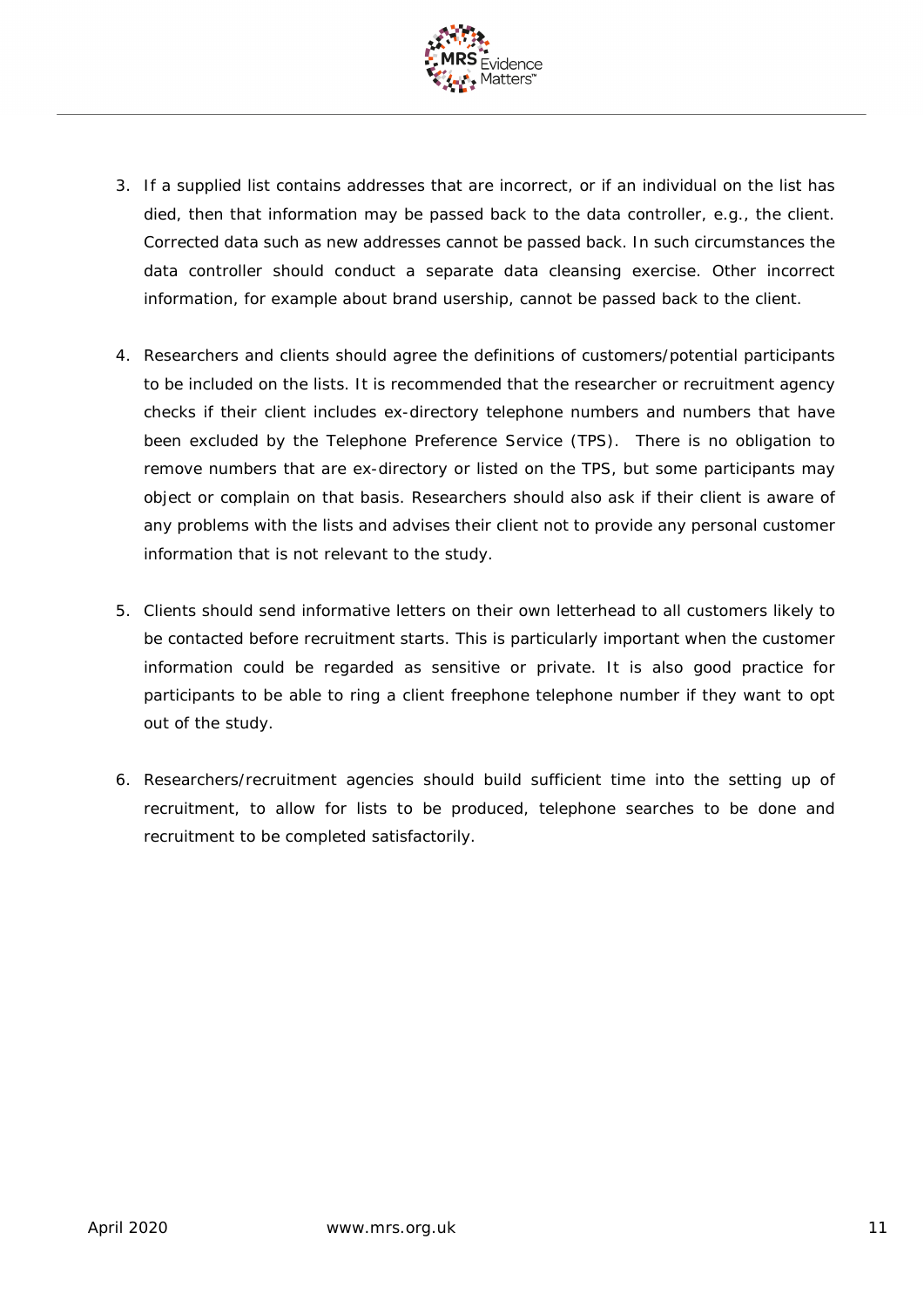

- **2: During the Research Exercise**
- **A: Ensuring Emotional Well-Being**

**The Rules**

- **9. Members must take all reasonable precautions to ensure that participants are not harmed or adversely affected by their professional activities and ensure that there are measures in place to guard against potential harm.**
- **13. Members must ensure that the rights and responsibilities of themselves, clients, and sub-contractors are as controllers or processors are governed by a written contract.**

**Comment:** Refer to the MRS Guidance on Data Controllers and Data Processors for further information.

- **30. Members must ensure that participants give their permission to take part in a data collection exercise, before proceeding with the activity. Permission requires the following information to be provided to participants:**
	- **a) the name of the organisation(s) or individual responsible for data collection**
	- **b) the general subject of the data collection**
	- **c) the purpose of the data collection**

**d) the type of data collected, particularly special category and/or criminal convictions data**

- **e) the right to withdraw at any time**
- **f) whether the data collection is to be recorded and/or observed**
- **g) who is likely to have access to live or recorded information**
- **h) the likely length in minutes of the data collection**
- **i) any costs likely to be incurred by a participant**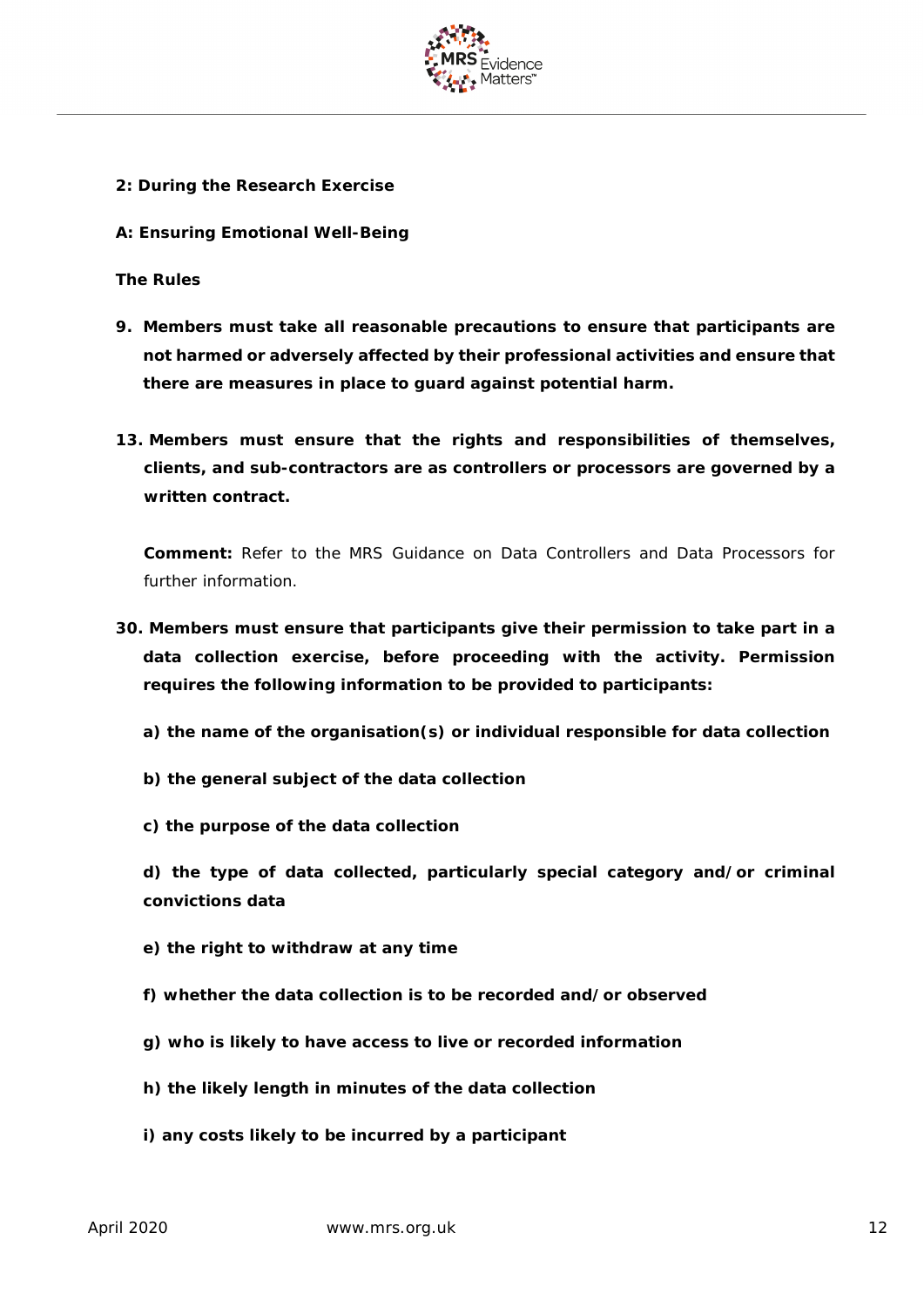

**j) an assurance that the activity is being conducted in accordance with the MRS Code of Conduct and the Data Protection Act 2018 and/or local data protection legislation for non-UK activities.**

- **Comment:** This applies to all legal basis for processing data. Permission is defined in Definitions used in the MRS Code of Conduct.
- **28.Members must take reasonable action when undertaking data collection to ensure all of the following:**

**a) that data collection processes are fit for purpose and clients have been advised accordingly**

**b) that the design and content of data collection processes are appropriate for the audience being analysed**

**c) that participants are able to provide information in a way that reflects the view they want to express, including don't know/prefer not to say**

**d) that participants are not led toward a particular point of view**

**e) that responses and/or data collected are capable of being interpreted in an unambiguous way**

**f) that any potential use of the personal data is revealed**

**g) that personal data collected and/or processed is limited to what is relevant and**

**h) that personal data is stored and transmitted by secure means and only accessible to authorised individuals.**

**29.Members must ensure that participants are informed about any recording, monitoring or observation at recruitment and at the beginning of a data collection activity.**

**Comment:** This includes surveillance activities, such as using CCTV and mystery shopping. The latter can only be recorded when undertaking own organisation mystery shopping and staff have been informed of this eventuality.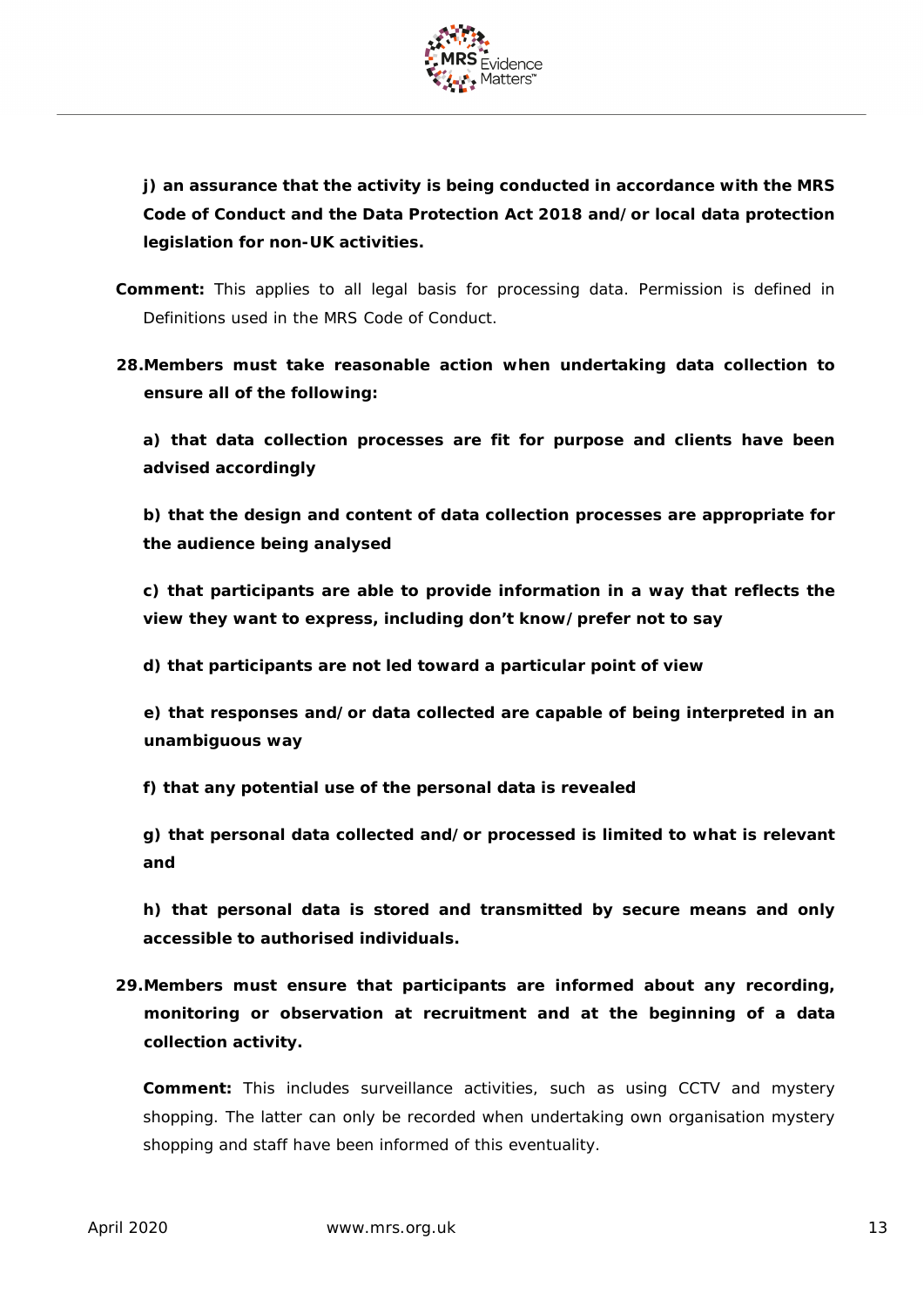

- **32.Members must ensure that participants are not misled when being asked to participate in a project.**
- **33.Members must exercise special care when the nature of a project is sensitive or the circumstances under which the data is collected might cause a participant to become upset or disturbed.**
- **34.Members must ensure that a participant's right to withdraw from a project at any stage is respected.**

- 1. The potentially intrusive nature of qualitative research means that emotional wellbeing is an area of particular concern. The objectives of any study do not give the researcher a special right to intrude on a participant's privacy nor to abandon normal respect for an individual's values.
- 2. In terms of sensitivity, topic areas can be divided into:
	- those topics that are judged sensitive to everyone, because of the nature of that subject
	- those topics that may be sensitive to a group for cultural, religious or political reasons and
	- those topics that may be sensitive to a particular individual, because of that individual's past history, behaviour and attitudes.
- 3. In the case of the latter, researchers cannot necessarily take precautions in advance of the interviews, but can treat each case sensitively and individually, giving participants a genuine opportunity to withdraw. Any topic can potentially be sensitive to an individual. Participants who feel their privacy and personal sensitivities are not being recognised or respected may be less forthcoming. Equally, participants who feel they have not been treated with honesty and openness may feel patronised. In both cases, the nature of their responses may be affected. In addition, these participants may feel less willing to participate in further research.
- 4. Where the topic is judged to be sensitive to most people, participants must be told explicitly the subject and content of the discussion.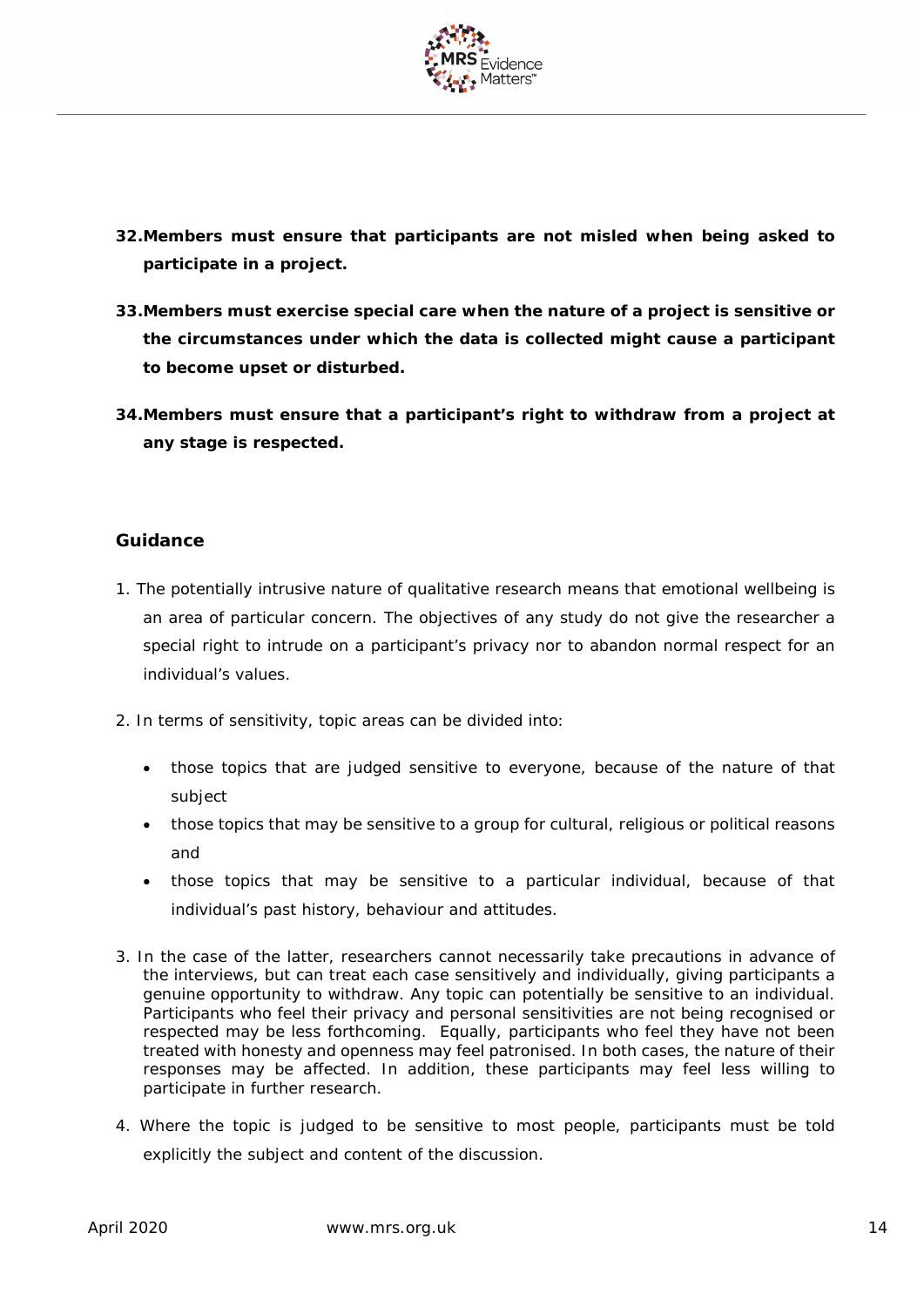

- 5. Where the subject is difficult, emotional or stressful for participants, researchers should consider undertaking a debrief or providing information on follow-up support.
- 6. Invitations should always make reference to participants' rights to withdraw and withhold information and must state when recording is to be used and whether observers are likely to be present.
- 7. Researchers should not ask participants to reveal unnecessary personal identifiable information during the interview or discussion.
- 8. Moderators must respect participants' requests not to answer specific questions and to withdraw from the research exercise if they wish to do so.
- 9. Participants should feel they have a choice whether to participate in exercises or tasks where they may feel particularly embarrassed or uncomfortable, e.g. role-playing exercises, touching other participants, sitting or kneeling on the floor.
- 10. Assurances as to the length of the interview must be honoured and, in the event of the discussion or interview running over time, participants should feel they have the opportunity to leave.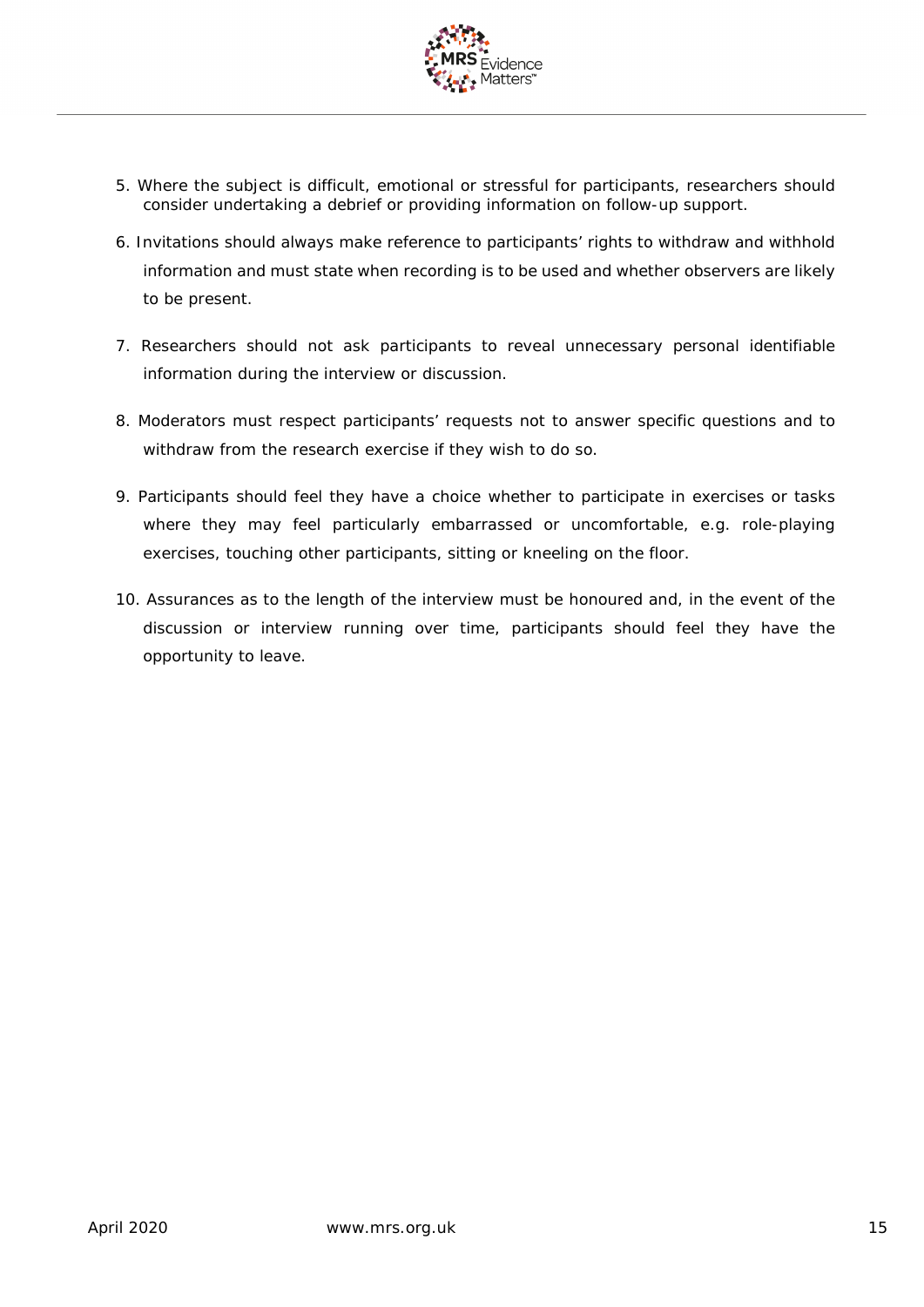

## **B: Observation of Interviews and Group Discussions**

#### **The Rules**

**1. Members must ensure that their professional activities conform to the national and international legislation relevant to a given project and, including in particular the Data Protection Act 2018 in the UK, the EU General Data Protection Legislation 2016, and any amendments and superseding legislation that may be enacted. This also covers other applicable legislation inside and outside the UK.**

**Comment:** See MRS Guidance on Data Protection & Research (2019), which will be considered when determining if there has been a breach of the MRS Code.

- **30. Members must ensure that participants give their permission to take part in a data collection exercise, before proceeding with the activity. Permission requires the following information to be provided to participants:**
	- **a) the name of the organisation(s) or individual responsible for data collection**
	- **b) the general subject of the data collection**
	- **c) the purpose of the data collection**

**d) the type of data collected, particularly special category and/or criminal convictions data**

- **e) the right to withdraw at any time**
- **f) whether the data collection is to be recorded and/or observed**
- **g) who is likely to have access to live or recorded information**
- **h) the likely length in minutes of the data collection**
- **i) any costs likely to be incurred by a participant**

**j) an assurance that the activity is being conducted in accordance with the MRS Code of Conduct and the Data Protection Act 2018 and/or local data protection legislation for non-UK activities.**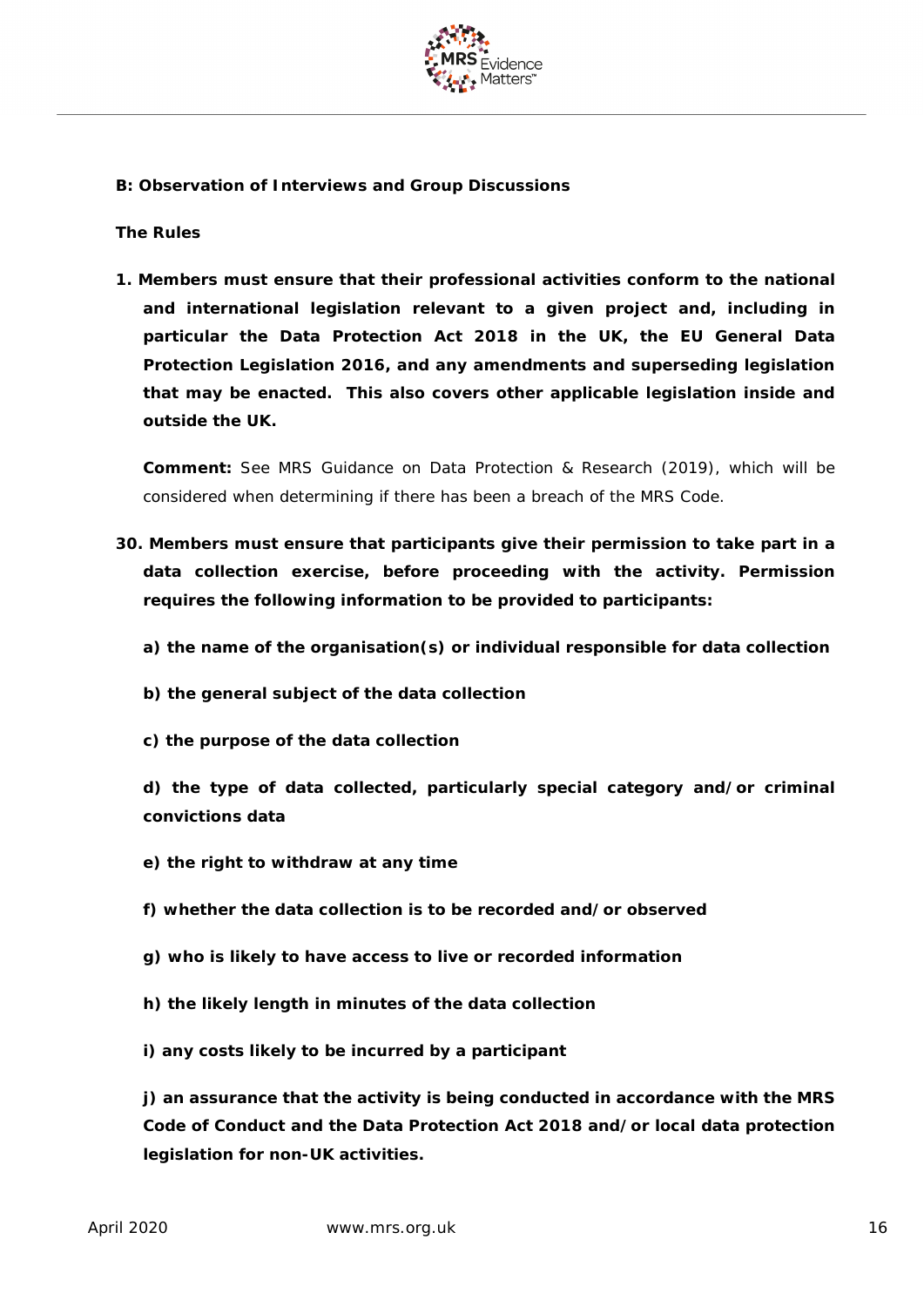

**Comment:** This applies to all legal basis for processing data. Permission is defined

in Definitions used in the MRS Code of Conduct.

**39. If Members have agreed with clients that observers are to be present, (either in person or remotely) during data collection exercise with participants, Members must inform all observers about their legal and ethical responsibilities.**

**Comment:** See MRS Guide to Observers – Legal & Ethical Responsibilities

- **40. Members must clarify with participants the capacity in which observers are present; clients must be presented as such, even if they are also practitioners and/or Members of MRS.**
- **41. There are some situations where observers could adversely affect participants' interests and/or wellbeing, and in such instances, Members must:**

**a) ensure that participants are told at an appropriate stage the identity of any observer who might be present during an exercise.**

**b) where observers may know participants, ensure that participants are informed before the start of the data collection that they are to be observed, with a warning that the observers may include clients and/or other stakeholders who already know them and given a chance to withdraw.**

**Comment**: The issue of anonymity and recognition is a particular problem in businessto-business and employee projects where sample universes are smaller and as such greater care should be taken for such projects.

- 1. The researcher and their client should consider carefully whether the benefits of observation outweigh the disadvantages.
- 2. If the client wishes to observe interviews or groups for quality control or training reasons, then consideration should be given to the other options such as listening to recordings, reading group transcripts or setting up dummy interviews/groups.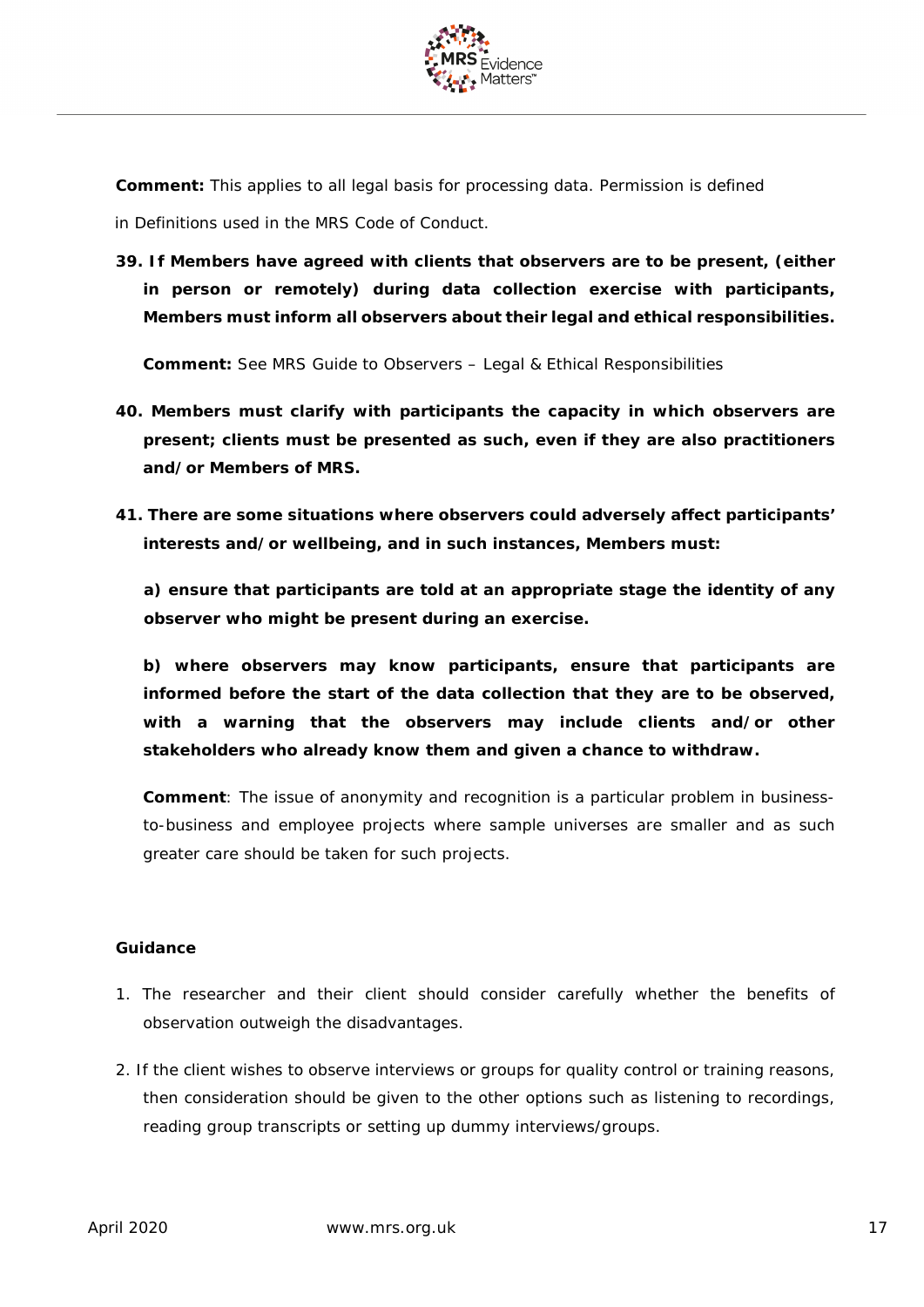

- 3. So that the researcher can assess the observer effect and interpret the group/interview responses with more confidence, only some of the groups/interviews on a project – ideally no more than half – should be observed. Where this is difficult to achieve, e.g. in small samples, then researcher and client should be mindful of the observer effect when interpreting the data. The potential effect on participants applies both with 'covert' (via viewing theatres) and with 'visible' (in the same room) observations.
- 4. Visible observation of interviews (for example, where the observer is present in the room) with two or three people can be particularly intrusive and therefore researchers should only consider such observation as acceptable in exceptional circumstances and ideally only for some of the interviews on that project. There should ideally only be one observer per group/interview.
- 5. Observers must not note down participants' personal data without their consent.
- 6. Researchers should advise observers prior to attending qualitative research sessions (in the same room as participants) how best to ensure participants' wellbeing and minimise the observer effect. Consideration should be given to aspects such as style of clothes, promptness, where the observer sits, whether the observer has a role on the group/interview, paying attention to all comments equally, note-taking and when questions may be asked.
- 7. When observing in a viewing facility, Researchers should advise observers of the potential damage to the group/interview dynamics from any form of interruption such as noise or light from behind the mirror, entering the interviewing room during the group/interview or sending in notes or slipping them under the door.
- 8. Researchers must advise observers of their responsibilities:
	- if any observer recognises any participant, they must leave the observation room (apart from when pre-introduced in business/employee research exercises), and
	- audio, visual or written records or any other participant generated material taken away afterwards by clients (with all of the participants' consent) must only be used for the purposes to which participants agreed that the recordings could be used; this must be set out in writing in an agreement between the researcher and client.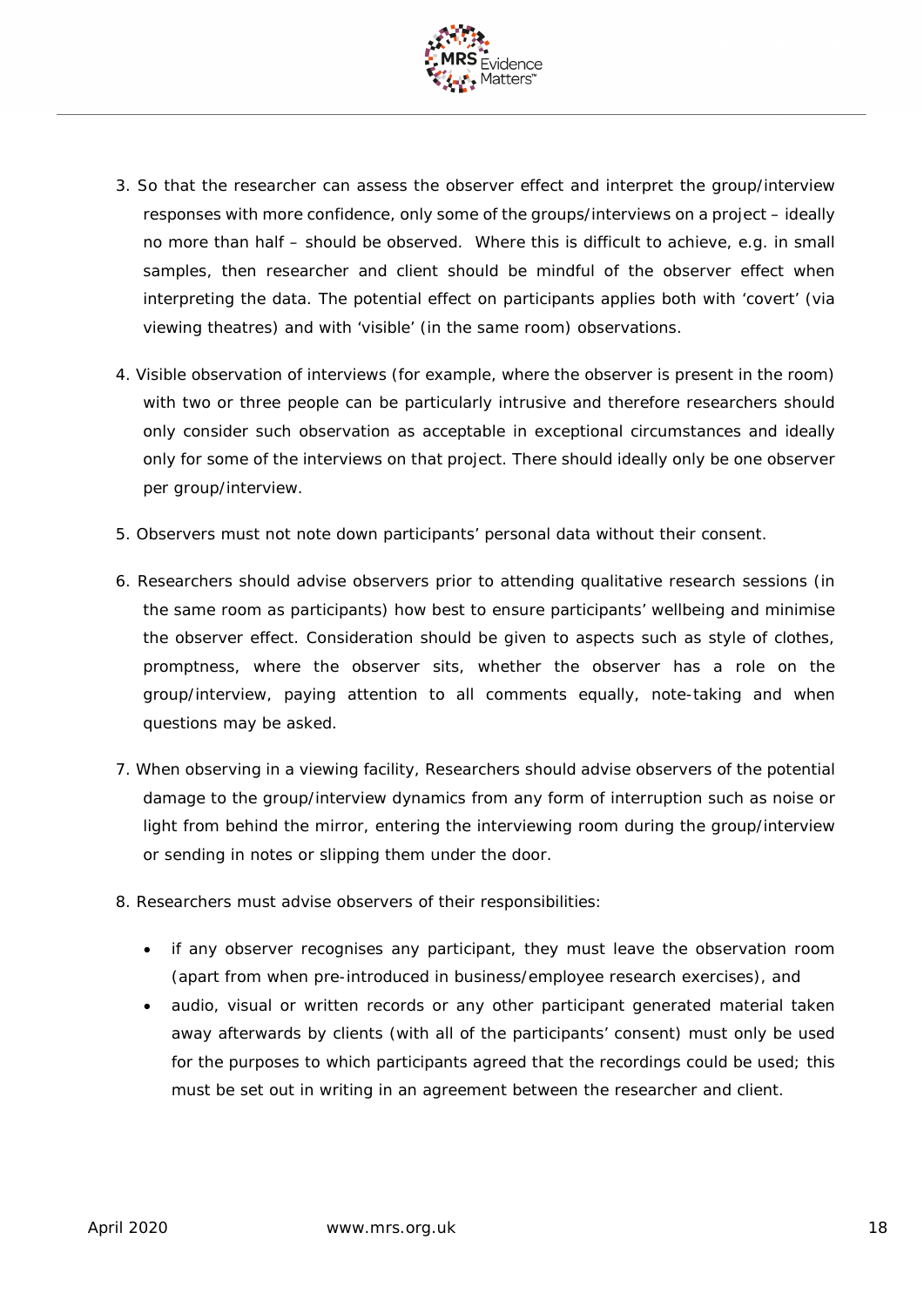

**C: Introducing the Observer**

#### **The Rules**

**39. If Members have agreed with clients that observers are to be present, (either in person or remotely) during data collection exercise with participants, Members must inform all observers about their legal and ethical responsibilities.**

**Comment:** See MRS Guide to Observers – Legal & Ethical Responsibilities

- **40. Members must clarify with participants the capacity in which observers are present; clients must be presented as such, even if they are also practitioners and/or Members of MRS.**
- **41. There are some situations where observers could adversely affect participants' interests and/or wellbeing, and in such instances, Members must:**
- **a) ensure that participants are told at an appropriate stage the identity of any observer who might be present during an exercise.**
- **b) where observers may know participants, ensure that participants are informed before the start of the data collection that they are to be observed, with a warning that the observers may include clients and/or other stakeholders who already know them and given a chance to withdraw.**
- **Comment:** The issue of anonymity and recognition is a particular problem in business-tobusiness and employee projects where sample universes are smaller and as such greater care should be taken for such projects.

- 1. Researchers should give a general explanation of why observers are present and what they will do (e.g. take notes). This includes both covert and visible observation.
- 2. Researchers must reassure participants about the confidentiality of their responses and their personal details.